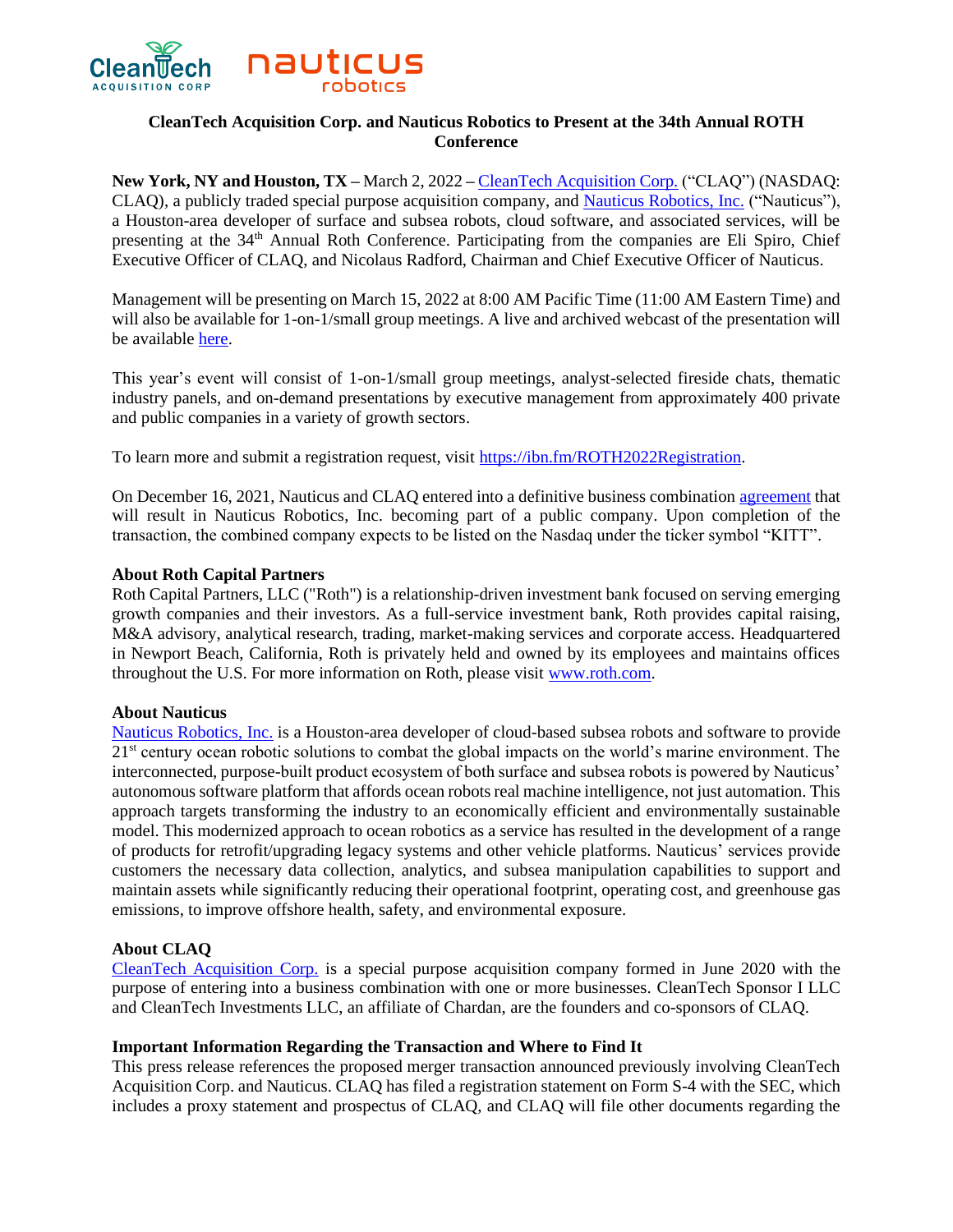

proposed transaction with the SEC. A definitive proxy statement/prospectus will also be sent to the stockholders of CLAQ, seeking required stockholder approval. Before making any voting or investment decision, investors and security holders of CLAQ are urged to carefully read the entire registration statement and proxy statement/prospectus, when they become available, and any other relevant documents filed with the SEC, as well as any amendments or supplements to these documents, because they will contain important information about the proposed transaction. The documents filed by CLAQ with the SEC may be obtained free of charge at the SEC's website at www.sec.gov. In addition, the documents filed by CLAQ with the SEC may be obtained free of charge upon written request to CleanTech Acquisition Corporation, 207 West 25th Street, 9th Floor, New York, New York 10001, Attention: Eli Spiro, Chief Executive Officer.

#### **Forward-Looking Statements**

This press release contains forward-looking statements within the meaning of section 27A of the U.S. Securities Act of 1933, as amended (the "Securities Act"), and section 21E of the U.S. Securities Exchange Act of 1934 ("Exchange Act") that are based on beliefs and assumptions and on information currently available to CLAQ and Nauticus. In some cases, you can identify forward-looking statements by the following words: "may," "will," "could," "would," "should," "expect," "intend," "plan," "anticipate," "believe," "estimate," "predict," "project," "potential," "continue," "ongoing," "target," "seek" or the negative or plural of these words, or other similar expressions that are predictions or indicate future events or prospects, although not all forward-looking statements contain these words. Any statements that refer to expectations, projections or other characterizations of future events or circumstances, including projections of market opportunity and market share, the capability of Nauticus' business plans including its plans to expand, the sources and uses of cash from the proposed transaction, the anticipated enterprise value of the combined company following the consummation of the proposed transaction, any benefits of Nauticus' partnerships, strategies or plans as they relate to the proposed transaction, anticipated benefits of the proposed transaction and expectations related to the terms and timing of the proposed transaction are also forward-looking statements. These statements involve risks, uncertainties and other factors that may cause actual results, levels of activity, performance or achievements to be materially different from those expressed or implied by these forward-looking statements. Although each of CLAQ and Nauticus believes that it has a reasonable basis for each forward-looking statement contained in this communication, each of CLAQ and Nauticus caution you that these statements are based on a combination of facts and factors currently known and projections of the future, which are inherently uncertain. In addition, there will be risks and uncertainties described in the proxy statement/prospectus on Form S-4 relating to the proposed transaction, which is expected to be filed by CLAQ with the SEC and other documents filed by CLAQ or Nauticus from time to time with the SEC. These filings may identify and address other important risks and uncertainties that could cause actual events and results to differ materially from those contained in the forward-looking statements. Neither CLAQ nor Nauticus can assure you that the forward-looking statements in this communication will prove to be accurate. These forward-looking statements are subject to a number of risks and uncertainties, including, among others, the ability to complete the business combination due to the failure to obtain approval from CLAQ's stockholders or satisfy other closing conditions in the business combination agreement, the occurrence of any event that could give rise to the termination of the business combination agreement, the ability to recognize the anticipated benefits of the business combination, the amount of redemption requests made by CLAQ's public stockholders, costs related to the transaction, the impact of the global COVID-19 pandemic, the risk that the transaction disrupts current plans and operations as a result of the announcement and consummation of the transaction, the outcome of any potential litigation, government or regulatory proceedings and other risks and uncertainties, including those to be included under the heading "Risk Factors" in the final prospectus for CLAQ's initial public offering filed with the SEC on July 16, 2021 and in its subsequent quarterly reports on Form 10-Q and other filings with the SEC. There may be additional risks that neither CLAQ or Nauticus presently know or that CLAQ and Nauticus currently believe are immaterial that could also cause actual results to differ from those contained in the forward-looking statements. In light of the significant uncertainties in